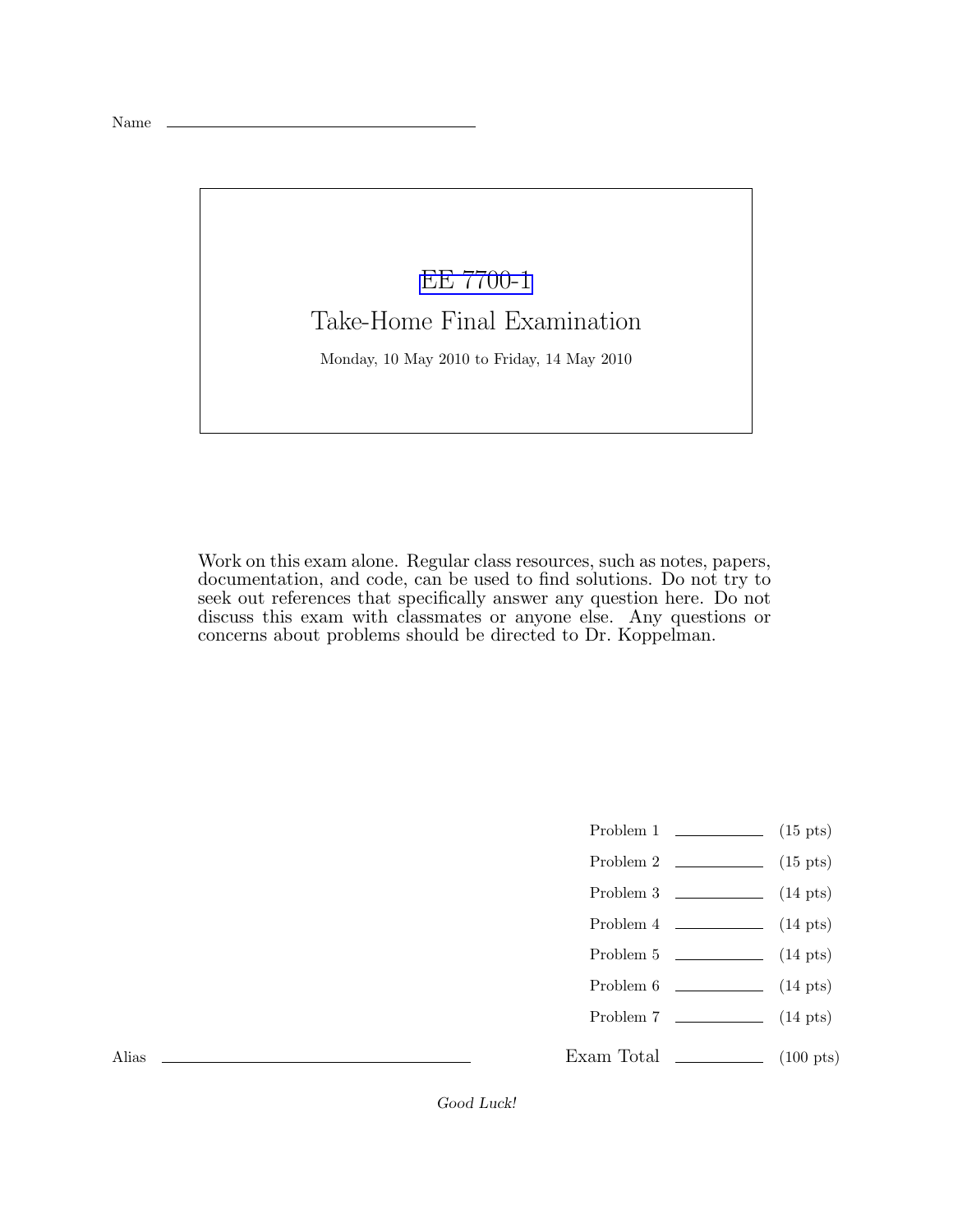Problem 1: [15 pts] The code below finds the location of all occurrences of zero in array strings, and writes the locations to array z\_locations. It accesses global memory inefficiently.

```
__global__ void
find_zeros()
{
  const int idx = blockIdx.x * blockDim.x + threadIdx.x;
  const int my_start = iter_per_thread * idx;
  const int my_stop = my_start + iter_per_thread;
  __shared__ int z_count;
  if ( threadIdx == 0 ) z_count = z_count_starts[blockIdx.x];
  __syncthreads();
  for ( int i=my_start; i<my_stop; i++ ) {
      char c = strings[i];
      if ( c != 0 ) continue;
      const int z_idx_idx = atomicAdd(kz_count,1);z\_idx[z\_idx\_idx] = i;}
}
```
(a) The code above accesses memory inefficiently. Indicate whether the following statement is true or false and explain why: "We could avoid inefficient memory access by accessing array elements in a different order, but if we have enough threads we don't have to because there will be enough threads to hide the memory access latency."

(b) Regardless of your answer to the previous part, rewrite the code so that memory access of the array is done with 100% efficiency on devices of compute capability 1.3. Pay attention to the memory request sizes that are available.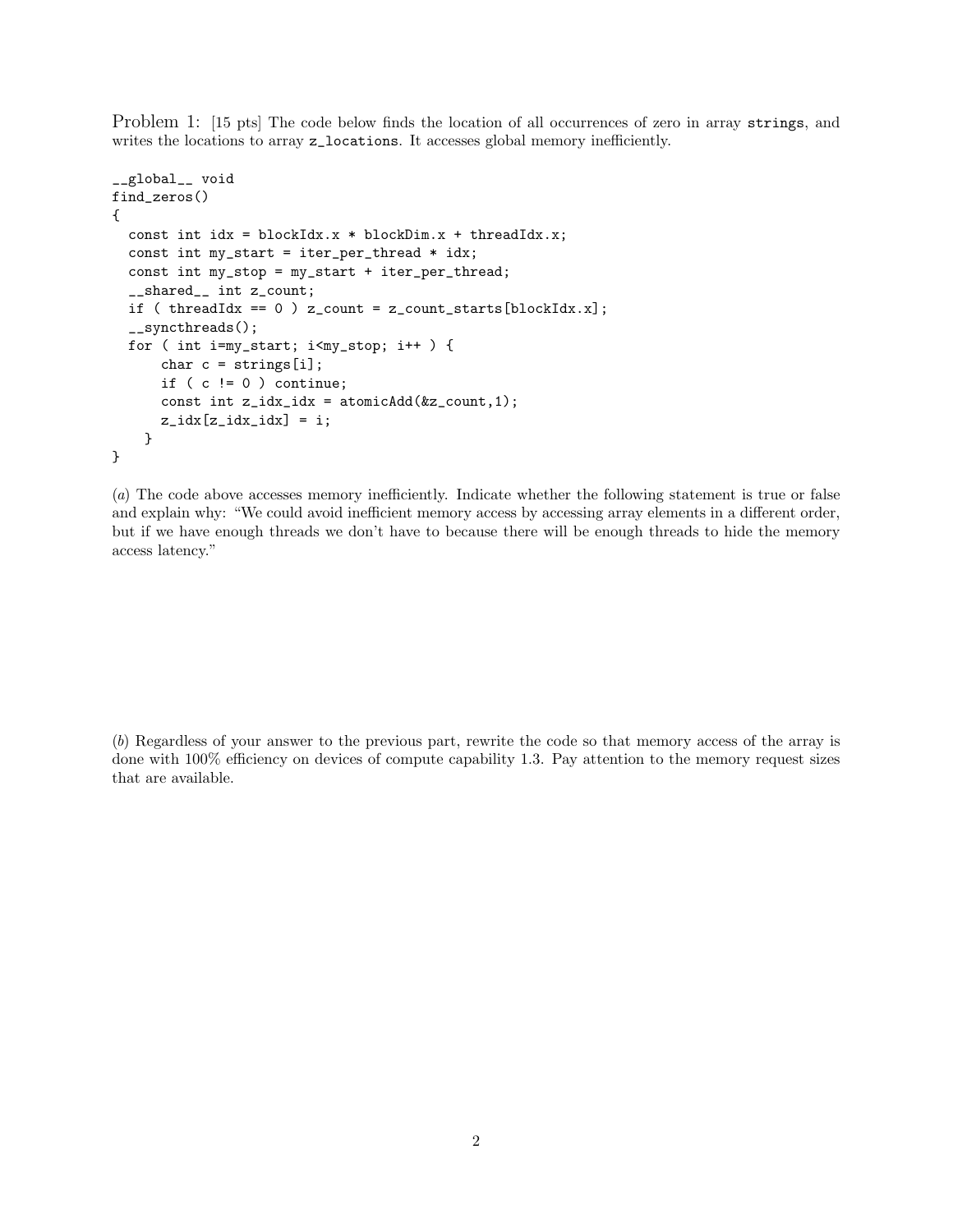Problem 2: [15 pts] The code below computes a prefix sum of array bins.

```
__device__ int
prefix_sum(int val)
{
  const int tid = threadIdx.x;
  bins[tid] = val;
  __syncthreads();
  for ( int bit = 0; bit < b_lig; bit++ ) {
      const uint32_t writer_vec = 1 << bit;
      const uint32_t read_pos = writer_vec - 1;
      __syncthreads();
      if ( tid & writer_vec ) {
          const int tid_other = ( tid ^ writer_vec ) | read_pos;
          bins[tid] += bins[tid_other];
        }
    }
  return bins[tid] - val;
}
```
(a) The second \_\_syncthreads() call, which slows down execution, is not needed every iteration. Modify the code so that it is only called when needed. Also, explain why it isn't sometimes needed.

(b) Show the amount of serialization in accesses to bins in terms of the loop index, bit. A serialization of 1 means a warp has to be issued one extra time, etc.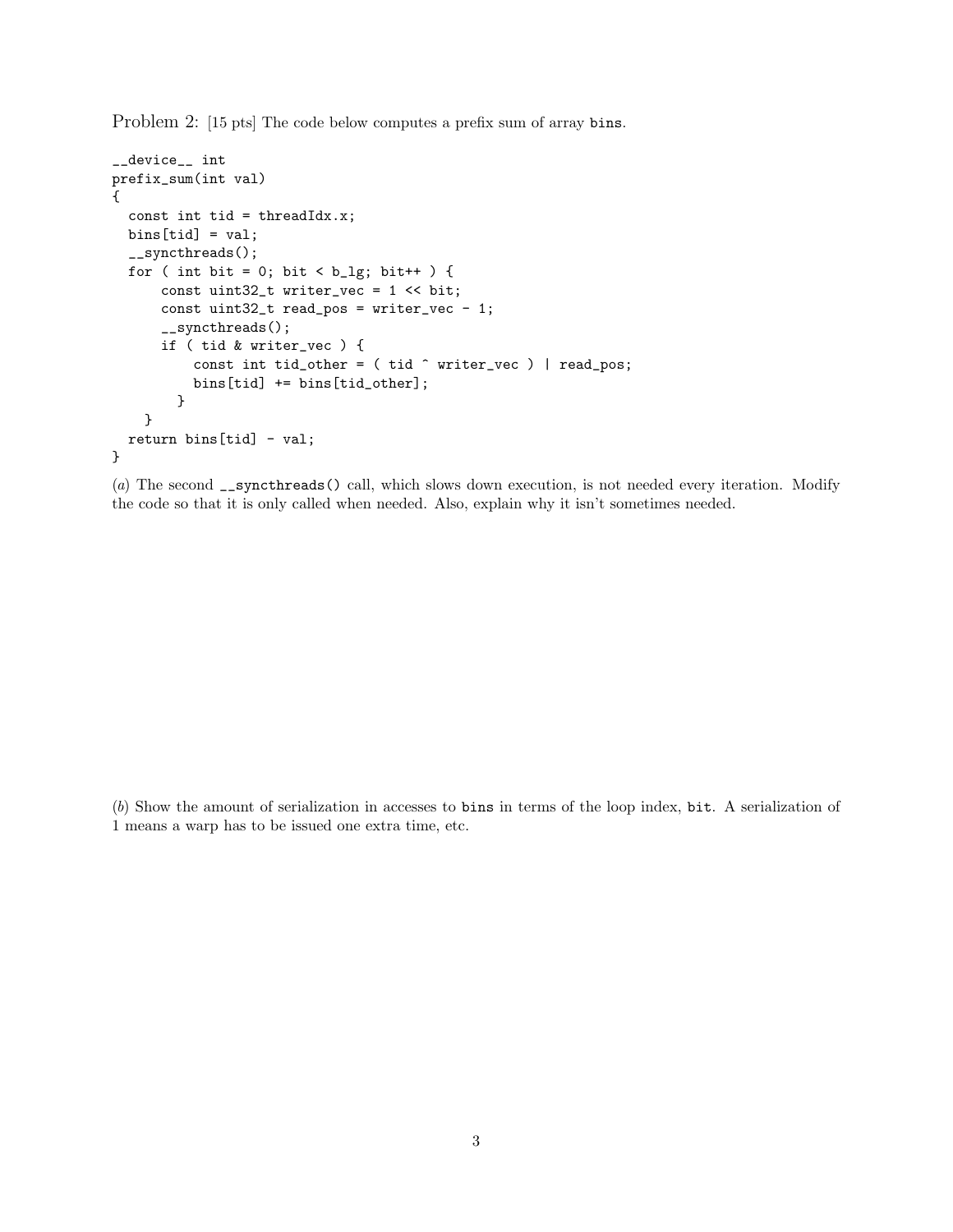Problem 3: [14 pts] The code below, based on the code from the previous problem, avoids the serialization problem (without changing the result), at the cost of requiring  $\text{\_symbol{g}}$  at every iteration.

```
__device__ int
prefix_sum(int val)
{
  const int tid = threadIdx.x;
  bins[tid] = val;
  __syncthreads();
  for ( int bit = 0; bit < b_{1g}; bit ++ )
    {
      __syncthreads();
      const int tid_other = tid - ( 1 \lt\lt bit );
      if ( tid_other < 0 ) continue;
      bins[tid] += bins[tid_other];
    }
 return bins[tid] - val;
}
```
(a) Why must the second \_\_syncthreads() be executed on every iteration (unlike in the previous problem)?

(b) Estimate which is faster based on the CUDA programming guide. Explain.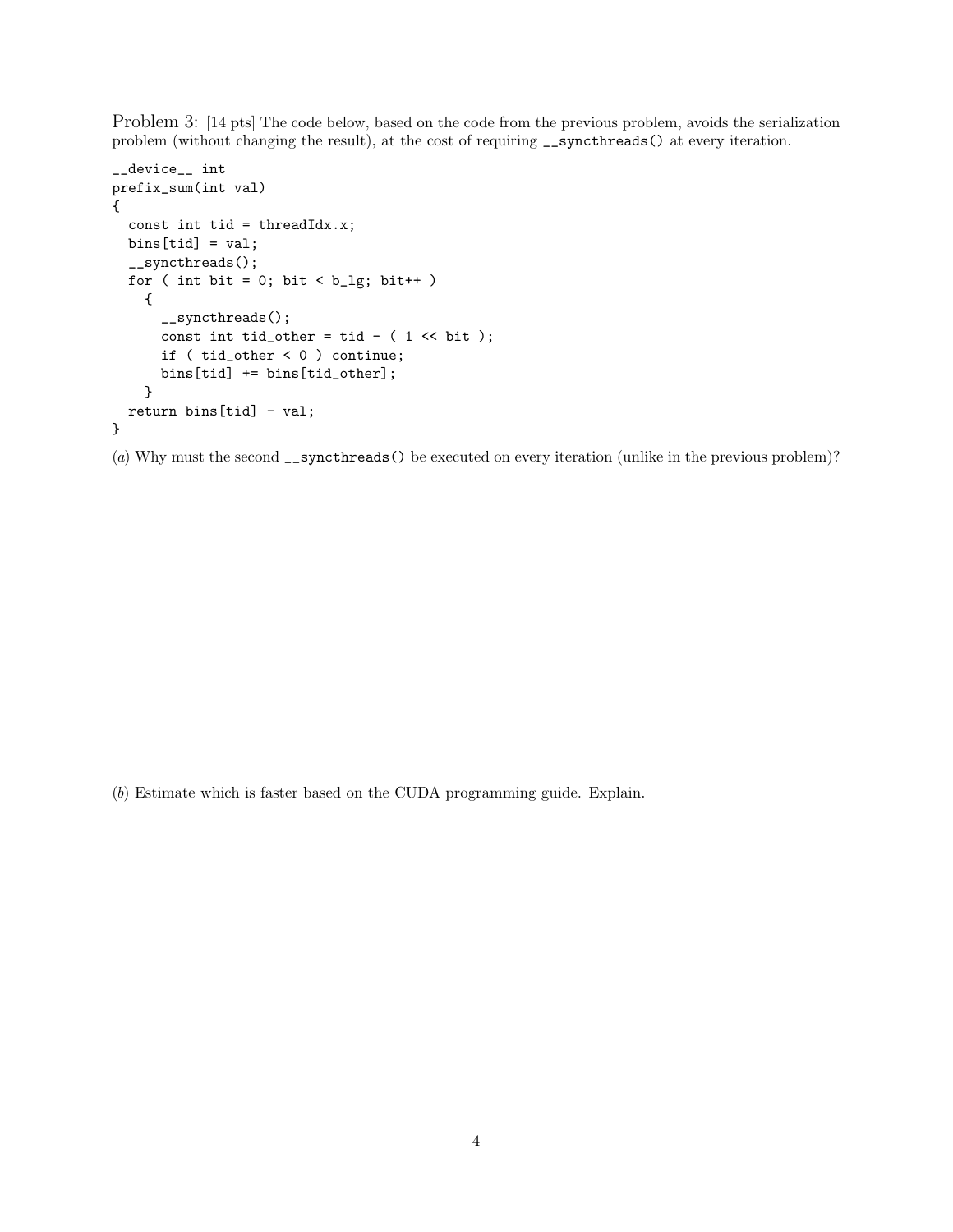Problem 4: [14 pts] On g80 and similar systems many instructions (such as floating point add, multiply, integer operations) have a latency of 24 cycles.

I0: mul.rn.f32 \$r3, \$r6, \$r26 // r3 = r6 \* r25 I1: mad.rn.f32 \$r1, \$r27, \$r7, \$r1 // r1 = r27 \* r7 + r1 I2: mad.rn.f32 \$r3, \$r5, \$r27, \$r3 I3: add.half.rn.f32 \$r10, \$r11, \$r2

(a) The code above is launched in a kernel with many threads per block. Let  $W0, W1, \ldots$  denote the warps. and let W0I0 indicate the issuing (start of execution if you prefer) of instruction I0 in warp 0. Suppose W0I0 is issued at cycle 0. Show the times that the next three instructions in warp 0 will be issued. Please check the code for dependencies!

(b) Based on your answer above, determine how many warps are needed to cover latency.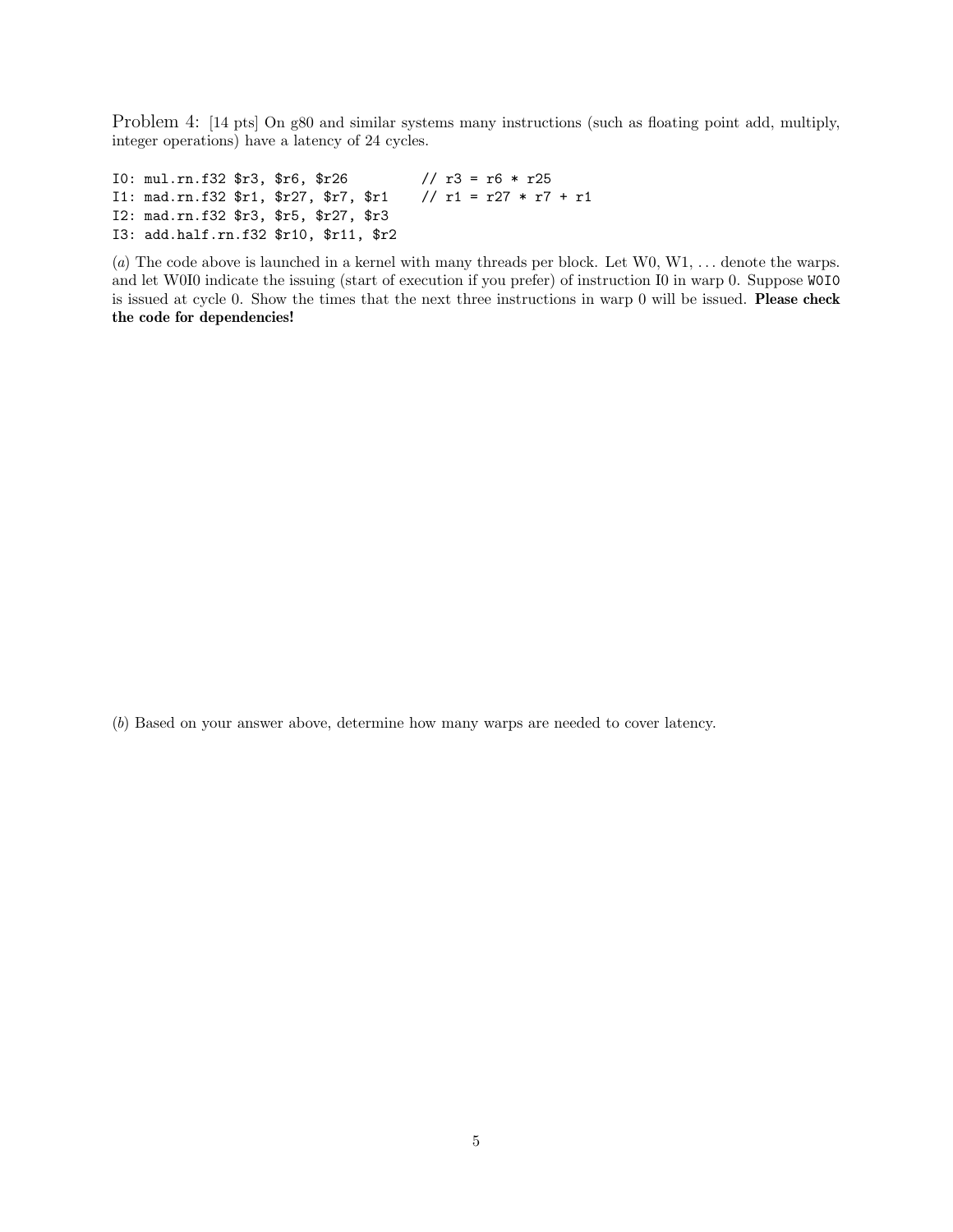Problem 5: [14 pts] In Fermi, as described by the V1.1 whitepaper, the number of threads per multiprocessor has "increased" from 1024 (32 warps) to 1536 (48 warps).

(a) Why could that be considered a decrease from the point of view of hiding latency?

(b) How many threads would Fermi need per multiprocessor so that it could hide the same amount of latency as the gt200 can hide?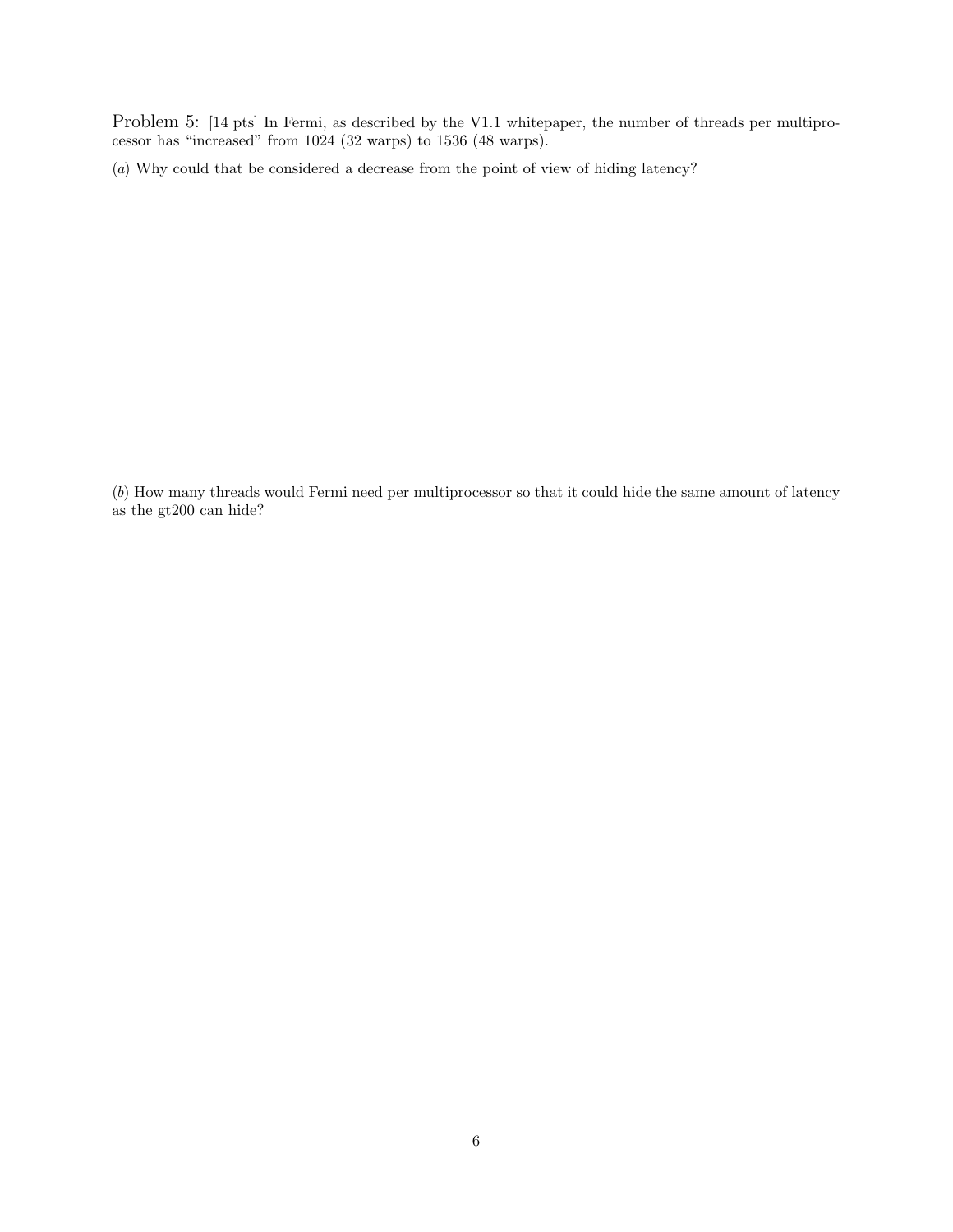Problem 6: [14 pts] The code below executes on a Larrabee-like processor. Each iteration reads 64 bytes of memory, does a computation, and stores the result. A single Larrabee thread will simultaneously execute 16 instances of the code below, one per lane. (The organization in last year's problem 3 was different.)

Without cache misses, an iteration takes 10 cycles. Memory latency is 400 cycles.

```
void llane_one_of16(int my_start, int my_stop) {
  const int DISTANCE = \frac{1}{1} ; // Fill in.
  for ( int i=my_start; i<my_stop; i++ )
    {
      prefetch( &data1[i + DISTANCE ] );
      float16 vec1 = data1[i]; // Load 64 bytes of data.
      results[i] = compute_something(vec1);
    }
}
```
(a) Compute the prefetch distance so that data arrives just in time. Setting DISTANCE to 1 will prefetch just one iteration ahead. (In last year's final one would have to set DISTANCE to 16 to prefetch one iteration ahead.)

(b) If DISTANCE is too small data will not arrive in time. But if DISTANCE is too high data will arrive, but then be evicted. Given a cache size of 32 kiB what is the maximum DISTANCE for which data will still be there, assuming the entire cache is devoted to prefetched data?